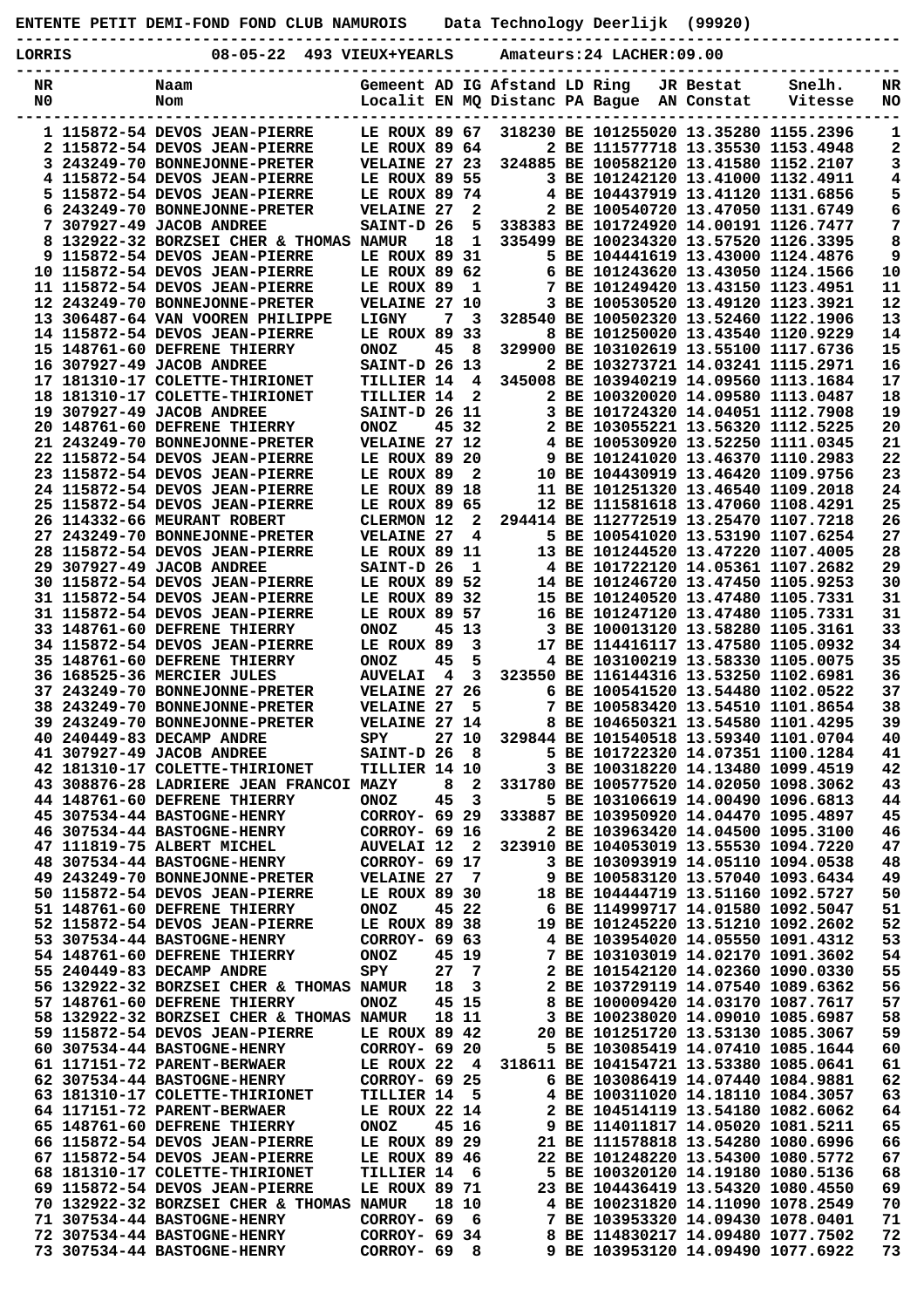|  | 74 307534-44 BASTOGNE-HENRY                                                                                                                                                | CORROY- 69 68                    |     |                 |                                    | 10 BE 103087719 14.09580 1077.1707                                                                            |  | 74  |
|--|----------------------------------------------------------------------------------------------------------------------------------------------------------------------------|----------------------------------|-----|-----------------|------------------------------------|---------------------------------------------------------------------------------------------------------------|--|-----|
|  | 75 240449-83 DECAMP ANDRE                                                                                                                                                  | SPY                              |     | 27 25           |                                    | 3 BE 104085621 14.06190 1076.8072                                                                             |  | 75  |
|  | 76 181310-17 COLETTE-THIRIONET                                                                                                                                             | TILLIER 14                       |     | - 1             |                                    | 6 BE 100314420 14.20270 1076.6360                                                                             |  | 76  |
|  | 77 115872-54 DEVOS JEAN-PIERRE                                                                                                                                             | LE ROUX 89 10                    |     |                 |                                    | 24 BE 101243820 13.55380 1076.4348                                                                            |  | 77  |
|  | 77 115872-54 DEVOS JEAN-PIERRE                                                                                                                                             |                                  |     |                 |                                    |                                                                                                               |  | 77  |
|  |                                                                                                                                                                            | LE ROUX 89 72                    |     |                 |                                    | 25 BE 104443819 13.55380 1076.4348                                                                            |  |     |
|  | 79 307927-49 JACOB ANDREE                                                                                                                                                  | SAINT-D 26                       |     | 3               |                                    | 6 BE 103022919 14.14221 1076.3902                                                                             |  | 79  |
|  | 80 307927-49 JACOB ANDREE                                                                                                                                                  | SAINT-D 26                       |     | 4               |                                    | 7 BE 101722420 14.14521 1074.6810                                                                             |  | 80  |
|  | 81 168525-36 MERCIER JULES                                                                                                                                                 | <b>AUVELAI</b>                   | - 4 | 2               |                                    | 2 BE 104465619 14.01040 1074.6789                                                                             |  | 81  |
|  | 82 300044-23 BALEAU JEAN JACQUES                                                                                                                                           | MOIGNEL 18 11                    |     |                 |                                    | 322320 BE 104071619 13.59560 1074.6388                                                                        |  | 82  |
|  | 83 115872-54 DEVOS JEAN-PIERRE                                                                                                                                             | LE ROUX 89 39                    |     |                 |                                    | 26 BE 115517719 13.56080 1074.6173                                                                            |  | 83  |
|  | 84 115872-54 DEVOS JEAN-PIERRE                                                                                                                                             | LE ROUX 89 13                    |     |                 |                                    | 27 BE 111579318 13.56200 1073.8920                                                                            |  | 84  |
|  | 85 114332-66 MEURANT ROBERT                                                                                                                                                | CLERMON 12                       |     | 7               |                                    | 2 BE 110278120 13.34120 1073.7199                                                                             |  | 85  |
|  | 86 115872-54 DEVOS JEAN-PIERRE                                                                                                                                             | LE ROUX 89 48                    |     |                 |                                    | 28 00 101251820 13.56250 1073.5901                                                                            |  | 86  |
|  | 87 111819-75 ALBERT MICHEL                                                                                                                                                 | <b>AUVELAI 12</b>                |     | 7               |                                    | 2 BE 101516620 14.01470 1073.3197                                                                             |  | 87  |
|  | 87 111819-75 ALBERT MICHEL                                                                                                                                                 | <b>AUVELAI 12</b>                |     | 8               |                                    | 3 BE 104050419 14.01470 1073.3197                                                                             |  | 87  |
|  | 89 243249-70 BONNEJONNE-PRETER                                                                                                                                             | <b>VELAINE 27</b>                |     | 8               |                                    | 10 BE 100540120 14.02530 1072.6407                                                                            |  | 89  |
|  | 90 243249-70 BONNEJONNE-PRETER                                                                                                                                             | <b>VELAINE 27</b>                |     | 6               |                                    | 11 BE 103135621 14.03150 1071.3438                                                                            |  | 90  |
|  |                                                                                                                                                                            | LE ROUX 89 66                    |     |                 |                                    | 29 BE 101251920 13.57070 1071.0608                                                                            |  | 91  |
|  | 91 115872-54 DEVOS JEAN-PIERRE                                                                                                                                             |                                  |     |                 |                                    |                                                                                                               |  |     |
|  | 92 117151-72 PARENT-BERWAER                                                                                                                                                | LE ROUX 22 15                    |     |                 |                                    | 3 BE 104512819 13.57340 1070.7214                                                                             |  | 92  |
|  | 93 115872-54 DEVOS JEAN-PIERRE                                                                                                                                             | LE ROUX 89                       |     | 7               |                                    | 30 BE 101242220 13.57140 1070.6403                                                                            |  | 93  |
|  | 94 114332-66 MEURANT ROBERT                                                                                                                                                | CLERMON 12                       |     | 1               |                                    | 3 BE 112775319 13.35000 1070.5964                                                                             |  | 94  |
|  | 95 168525-36 MERCIER JULES                                                                                                                                                 | <b>AUVELAI</b>                   | 4   | 4               |                                    | 3 BE 104517219 14.02320 1069.4689                                                                             |  | 95  |
|  | 96 115872-54 DEVOS JEAN-PIERRE                                                                                                                                             | LE ROUX 89 76                    |     |                 |                                    | 31 BE 104432221 13.57350 1069.3811                                                                            |  | 96  |
|  | 97 115872-54 DEVOS JEAN-PIERRE                                                                                                                                             | LE ROUX 89 56                    |     |                 |                                    | 32 BE 104443919 13.57360 1069.3212                                                                            |  | 97  |
|  | 98 148761-60 DEFRENE THIERRY                                                                                                                                               | <b>ONOZ</b>                      |     | 45 11           |                                    | 10 BE 100006520 14.08330 1069.1946                                                                            |  | 98  |
|  | 98 148761-60 DEFRENE THIERRY                                                                                                                                               | <b>ONOZ</b>                      |     | 45 18           |                                    | 11 BE 103109219 14.08330 1069.1946                                                                            |  | 98  |
|  | 100 148761-60 DEFRENE THIERRY                                                                                                                                              | <b>ONOZ</b>                      |     | 45 14           |                                    | 12 BE 103108619 14.08410 1068.7328                                                                            |  | 100 |
|  | 101 306487-64 VAN VOOREN PHILIPPE                                                                                                                                          | LIGNY                            | 7   | 1               |                                    | 2 BE 115308619 14.07480 1067.3814                                                                             |  | 101 |
|  | 102 240449-83 DECAMP ANDRE                                                                                                                                                 | SPY                              | 27  | 5               |                                    | 4 BE 104230119 14.09030 1067.2836                                                                             |  | 102 |
|  | 103 307534-44 BASTOGNE-HENRY                                                                                                                                               | CORROY- 69 44                    |     |                 |                                    | 11 BE 103080619 14.12530 1067.1294                                                                            |  | 103 |
|  |                                                                                                                                                                            |                                  |     |                 |                                    | 33 BE 104432119 13.58220 1066.5736                                                                            |  | 104 |
|  | 104 115872-54 DEVOS JEAN-PIERRE                                                                                                                                            | LE ROUX 89 23                    |     |                 |                                    |                                                                                                               |  |     |
|  | 105 115872-54 DEVOS JEAN-PIERRE                                                                                                                                            | LE ROUX 89 26                    |     |                 |                                    | 34 BE 116224818 13.58250 1066.3949                                                                            |  | 105 |
|  | 106 307927-49 JACOB ANDREE                                                                                                                                                 | SAINT-D 26 23                    |     |                 |                                    | 8 BE 103010021 14.18131 1063.3674                                                                             |  | 106 |
|  | 107 148761-60 DEFRENE THIERRY                                                                                                                                              | <b>ONOZ</b>                      |     | 45 37           |                                    | 13 BE 103051621 14.10160 1063.2789                                                                            |  | 107 |
|  | 108 307927-49 JACOB ANDREE                                                                                                                                                 | SAINT-D 26 10                    |     |                 |                                    | 9 BE 101722620 14.18161 1063.2003                                                                             |  | 108 |
|  | 109 307927-49 JACOB ANDREE                                                                                                                                                 | SAINT-D 26 15                    |     |                 |                                    | 10 BE 103006821 14.18221 1062.8664                                                                            |  | 109 |
|  | 110 115872-54 DEVOS JEAN-PIERRE                                                                                                                                            | LE ROUX 89 49                    |     |                 |                                    | 35 BE 101242720 13.59320 1062.4193                                                                            |  | 110 |
|  | 111 115872-54 DEVOS JEAN-PIERRE                                                                                                                                            | LE ROUX 89 15                    |     |                 |                                    | 36 BE 101240320 13.59410 1061.8875                                                                            |  | 111 |
|  | 112 115872-54 DEVOS JEAN-PIERRE                                                                                                                                            | LE ROUX 89 43                    |     |                 |                                    | 37 BE 104440919 13.59430 1061.7694                                                                            |  | 112 |
|  | 113 115872-54 DEVOS JEAN-PIERRE                                                                                                                                            | LE ROUX 89                       |     | 5               |                                    | 38 BE 101243720 13.59450 1061.6514                                                                            |  | 113 |
|  | 113 115872-54 DEVOS JEAN-PIERRE                                                                                                                                            | LE ROUX 89 12                    |     |                 |                                    | 39 BE 101252320 13.59450 1061.6514                                                                            |  | 113 |
|  | 113 115872-54 DEVOS JEAN-PIERRE                                                                                                                                            | LE ROUX 89 34                    |     |                 |                                    | 40 BE 101249820 13.59450 1061.6514                                                                            |  | 113 |
|  | 116 115872-54 DEVOS JEAN-PIERRE                                                                                                                                            | LE ROUX 89 69                    |     |                 |                                    | 41 BE 101241820 13.59500 1061.3563                                                                            |  | 116 |
|  | 117 115872-54 DEVOS JEAN-PIERRE                                                                                                                                            | LE ROUX 89                       |     | 4               |                                    | 42 BE 104440719 13.59520 1061.2383                                                                            |  | 117 |
|  | 118 148761-60 DEFRENE THIERRY                                                                                                                                              | ONOZ 45 20                       |     |                 |                                    | 14 BE 114984517 14.11010 1060.7149                                                                            |  | 118 |
|  | 119 115872-54 DEVOS JEAN-PIERRE                                                                                                                                            |                                  |     |                 |                                    | 43 BE 104441719 14.00120 1060.0600                                                                            |  |     |
|  | 120 181310-17 COLETTE-THIRIONET                                                                                                                                            | LE ROUX 89 22<br>TILLIER 14 14   |     |                 |                                    |                                                                                                               |  | 119 |
|  |                                                                                                                                                                            |                                  |     |                 |                                    | 7 BE 103945319 14.25280 1060.0410                                                                             |  | 120 |
|  | 121 306487-64 VAN VOOREN PHILIPPE                                                                                                                                          | <b>LIGNY</b>                     |     | 7 5             |                                    | 3 BE 100502220 14.10150 1058.9525                                                                             |  | 121 |
|  | 122 132922-32 BORZSEI CHER & THOMAS NAMUR                                                                                                                                  |                                  |     | 18 16           |                                    | 5 BE 103150921 14.16580 1058.4678                                                                             |  | 122 |
|  | 123 114332-66 MEURANT ROBERT                                                                                                                                               | CLERMON 12 4                     |     |                 |                                    | 4 BE 110279520 13.38180 1057.9015                                                                             |  | 123 |
|  | 124 307534-44 BASTOGNE-HENRY                                                                                                                                               | CORROY- 69 33                    |     |                 |                                    | 12 BE 103081619 14.15510 1057.1062                                                                            |  | 124 |
|  | 125 240449-83 DECAMP ANDRE                                                                                                                                                 | SPY                              |     | 27 <sub>9</sub> |                                    | 5 BE 108166418 14.12040 1056.9665                                                                             |  | 125 |
|  | 126 307534-44 BASTOGNE-HENRY                                                                                                                                               | CORROY- 69 24                    |     |                 |                                    | 13 BE 103080519 14.16200 1055.4910                                                                            |  | 126 |
|  | 127 181310-17 COLETTE-THIRIUNEI<br>128 111819-75 ALBERT MICHEL AUVELAI 12 10<br>129 115872-54 DEVOS JEAN-PIERRE LE ROUX 89 40<br>129 117151-72 PARENT-BERWAER LE ROUX 22 8 | TILLIER 14 9                     |     |                 |                                    | 8 BE 103938619 14.26550 1055.3393                                                                             |  | 127 |
|  |                                                                                                                                                                            |                                  |     |                 |                                    | 4 BE 104031921 14.07000 1055.0814                                                                             |  | 128 |
|  |                                                                                                                                                                            |                                  |     |                 |                                    | 44 BE 104442519 14.01370 1055.0810                                                                            |  | 129 |
|  |                                                                                                                                                                            |                                  |     |                 |                                    | 4 BE 104481219 14.02030 1054.8287                                                                             |  | 130 |
|  | 131 243249-70 BONNEJONNE-PRETER VELAINE 27 24                                                                                                                              |                                  |     |                 |                                    | 12 BE 100530820 14.08010 1054.7644                                                                            |  | 131 |
|  | 132 117151-72 PARENT-BERWAER                                                                                                                                               | LE ROUX 22 18                    |     |                 |                                    | 5 BE 104154221 14.02100 1054.4214                                                                             |  | 132 |
|  | 133 240449-83 DECAMP ANDRE                                                                                                                                                 | SPY                              |     | 27 20           |                                    | 6 BE 104087421 14.12530 1054.2076                                                                             |  | 133 |
|  |                                                                                                                                                                            |                                  |     |                 |                                    | 4 BE 114382517 14.06580 1054.0232                                                                             |  | 134 |
|  | 134 168525-36 MERCIER JULES AUVELAI 4 1<br>135 115872-54 DEVOS JEAN-PIERRE                                                                                                 |                                  |     |                 |                                    |                                                                                                               |  | 135 |
|  |                                                                                                                                                                            | LE ROUX 89 50                    |     |                 |                                    | 45 BE 101248920 14.02020 1053.6254<br>15 BE 103045821 14.13080 1053.5448                                      |  |     |
|  | 136 148761-60 DEFRENE THIERRY                                                                                                                                              | ONOZ                             |     | 45 24           |                                    | 15 BE 103045821 14.13080 1053.5448                                                                            |  | 136 |
|  | 137 115872-54 DEVOS JEAN-PIERRE                                                                                                                                            | LE ROUX 89 41                    |     |                 |                                    | 46 BE 101242520 14.02050 1053.4510                                                                            |  | 137 |
|  | 138 115872-54 DEVOS JEAN-PIERRE                                                                                                                                            | LE ROUX 89 21                    |     |                 |                                    | 47 BE 101242020 14.02120 1053.0443                                                                            |  | 138 |
|  | 139 115872-54 DEVOS JEAN-PIERRE                                                                                                                                            | LE ROUX 89 35                    |     |                 |                                    | 48 BE 101252720 14.02140 1052.9282                                                                            |  | 139 |
|  | 140 222148-18 GENOT PATRICK                                                                                                                                                | <b>AUVELAI 19 12</b>             |     |                 |                                    | 323734 BE 104406721 14.07280 1052.9076                                                                        |  | 140 |
|  | 141 307927-49 JACOB ANDREE<br>142 117151-72 PARENT-BERWAER                                                                                                                 | <b>SAINT-D 26 2</b>              |     |                 |                                    | 11 BE 101724620 14.21231 1052.8898                                                                            |  | 141 |
|  |                                                                                                                                                                            | LE ROUX 22 12                    |     |                 |                                    | 6 BE 104484219 14.02370 1052.8534                                                                             |  | 142 |
|  | 143 307534-44 BASTOGNE-HENRY CORROY- 69 30                                                                                                                                 |                                  |     |                 | 14 BE 103080919 14.17080 1052.8285 |                                                                                                               |  | 143 |
|  | 144 115872-54 DEVOS JEAN-PIERRE                                                                                                                                            | LE ROUX 89 $47$                  |     |                 |                                    | 49 BE 104438119 14.02210 1052.5219                                                                            |  | 144 |
|  | 145 307534-44 BASTOGNE-HENRY                                                                                                                                               | CORROY- 69 66                    |     |                 |                                    | 15 BE 103954320 14.17160 1052.3860                                                                            |  | 145 |
|  | 146 181310-17 COLETTE-THIRIONET                                                                                                                                            | TILLIER 14 7                     |     |                 |                                    | 9 BE 100320520 14.27550 1052.1210                                                                             |  | 146 |
|  | 147 117151-72 PARENT-BERWAER                                                                                                                                               | LE ROUX 22 16                    |     |                 |                                    |                                                                                                               |  | 147 |
|  | 148 307534-44 BASTOGNE-HENRY                                                                                                                                               | CORROY- 69 67                    |     |                 |                                    | 7 BE 116962916 14.03040 1051.2901<br>16 BE 103088216 14.03040 1051.2901<br>16 BE 103088319 14.17360 1051.2815 |  | 148 |
|  | 149 148761-60 DEFRENE THIERRY                                                                                                                                              | <b>ONOZ</b>                      |     | 45 21           |                                    | 16 BE 100004720 14.13580 1050.7485                                                                            |  | 149 |
|  | 150 114332-66 MEURANT ROBERT                                                                                                                                               |                                  |     |                 |                                    |                                                                                                               |  | 150 |
|  | 151 148761-60 DEFRENE THIERRY                                                                                                                                              | <b>CLERMON 12</b><br><b>ONOZ</b> |     | $_{3}$<br>45 1  |                                    | 5 BE 110277220 13.40210 1050.1659<br>17 BE 103101019 14.14180 1049.6341                                       |  | 151 |
|  |                                                                                                                                                                            |                                  |     |                 |                                    |                                                                                                               |  |     |
|  | 152 117151-72 PARENT-BERWAER                                                                                                                                               | LE ROUX 22 1                     |     |                 |                                    | 8 BE 111491518 14.03490 1048.6949                                                                             |  | 152 |
|  | 153 243249-70 BONNEJONNE-PRETER VELAINE 27 21                                                                                                                              |                                  |     |                 |                                    | 13 BE 103135121 14.09500 1048.5799                                                                            |  | 153 |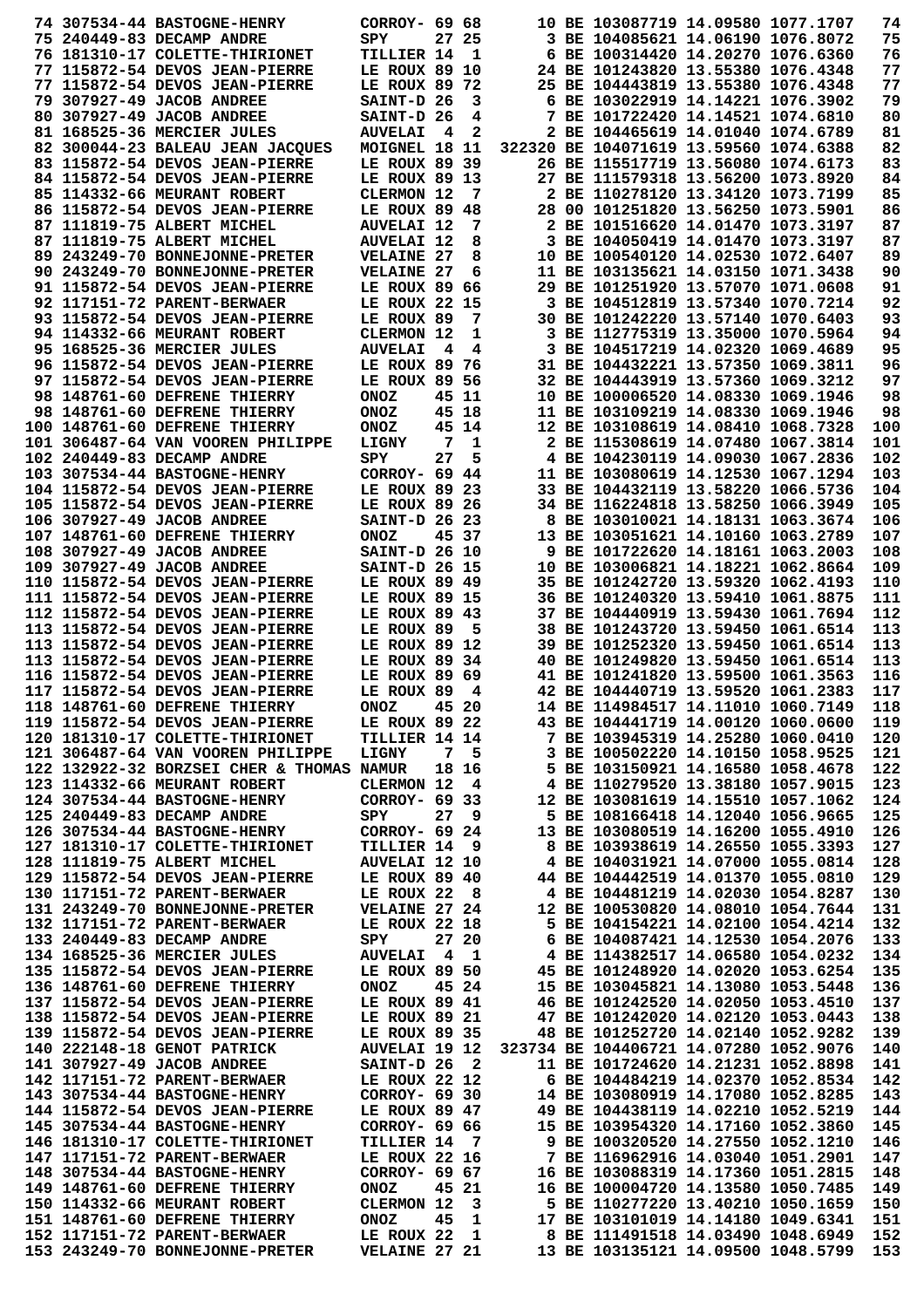|                                                                                                                                                  |  | 154 243249-70 BONNEJONNE-PRETER                                                                                                                                                                                                              | <b>VELAINE 27 22</b> |              |                         |                               |  | 14 BE 100530320 14.09540 1048.3543        |           |         | 154                     |
|--------------------------------------------------------------------------------------------------------------------------------------------------|--|----------------------------------------------------------------------------------------------------------------------------------------------------------------------------------------------------------------------------------------------|----------------------|--------------|-------------------------|-------------------------------|--|-------------------------------------------|-----------|---------|-------------------------|
|                                                                                                                                                  |  | 155 307534-44 BASTOGNE-HENRY                                                                                                                                                                                                                 | CORROY- 69 49        |              |                         |                               |  | 17 BE 103083719 14.18360 1047.9818        |           |         | 155                     |
|                                                                                                                                                  |  | 156 117151-72 PARENT-BERWAER                                                                                                                                                                                                                 | LE ROUX 22           |              | 2                       |                               |  | 9 BE 104513219 14.04110 1047.4308         |           |         | 156                     |
|                                                                                                                                                  |  | 157 181310-17 COLETTE-THIRIONET                                                                                                                                                                                                              | TILLIER 14           |              | 8                       |                               |  | 10 BE 100442220 14.29260 1047.2771        |           |         | 157                     |
|                                                                                                                                                  |  | 158 306487-64 VAN VOOREN PHILIPPE                                                                                                                                                                                                            | LIGNY                | 7            | 6                       |                               |  | 4 BE 100502120 14.13530 1046.6946         |           |         | 158                     |
|                                                                                                                                                  |  | 159 306487-64 VAN VOOREN PHILIPPE                                                                                                                                                                                                            | LIGNY                | 7            | 7                       | 5.                            |  | BE 104643821 14.13570 1046.4724           |           |         | 159                     |
|                                                                                                                                                  |  | 160 243249-70 BONNEJONNE-PRETER                                                                                                                                                                                                              | VELAINE 27 25        |              |                         |                               |  | 15 BE 100541120 14.10510 1045.1504        |           |         | 160                     |
|                                                                                                                                                  |  |                                                                                                                                                                                                                                              |                      |              |                         |                               |  |                                           |           |         |                         |
|                                                                                                                                                  |  | 161 148761-60 DEFRENE THIERRY                                                                                                                                                                                                                | <b>ONOZ</b>          | 45 41        |                         |                               |  | 18 BE 103056421 14.15590 1044.0424        |           |         | 161                     |
|                                                                                                                                                  |  | 162 307534-44 BASTOGNE-HENRY                                                                                                                                                                                                                 | CORROY- 69 15        |              |                         |                               |  | 18 BE 103964320 14.19550 1043.6687        |           |         | 162                     |
|                                                                                                                                                  |  | 162 307534-44 BASTOGNE-HENRY                                                                                                                                                                                                                 | CORROY- 69 56        |              |                         |                               |  | 19 BE 103084919 14.19550 1043.6687        |           |         | 162                     |
|                                                                                                                                                  |  | 164 148761-60 DEFRENE THIERRY                                                                                                                                                                                                                | <b>ONOZ</b>          |              | 45 29                   |                               |  | 19 BE 103050921 14.16070 1043.6020        |           |         | 164                     |
|                                                                                                                                                  |  | 165 307534-44 BASTOGNE-HENRY                                                                                                                                                                                                                 | CORROY- 69 27        |              |                         |                               |  | 20 BE 110643420 14.19570 1043.5599        |           |         | 165                     |
| Data Technology Deerlijk (99920)<br>ENTENTE PETIT DEMI-FOND FOND CLUB NAMUROIS<br>08-05-22 132 YEARLINGS<br>LORRIS<br>Amateurs: 16 LACHER: 09.00 |  |                                                                                                                                                                                                                                              |                      |              |                         |                               |  |                                           |           |         |                         |
|                                                                                                                                                  |  |                                                                                                                                                                                                                                              |                      |              |                         |                               |  |                                           |           |         |                         |
| NR                                                                                                                                               |  | Naam                                                                                                                                                                                                                                         |                      |              |                         | Gemeent AD IG Afstand LD Ring |  |                                           | JR Bestat | Snelh.  | NR                      |
| N <sub>0</sub>                                                                                                                                   |  | Nom                                                                                                                                                                                                                                          |                      |              |                         |                               |  | Localit EN MQ Distanc PA Bague AN Constat |           | Vitesse | NO                      |
|                                                                                                                                                  |  |                                                                                                                                                                                                                                              |                      |              |                         |                               |  |                                           |           |         |                         |
|                                                                                                                                                  |  | 1 307927-49 JACOB ANDREE                                                                                                                                                                                                                     | SAINT-D 14           |              | 1                       |                               |  | 338383 BE 103273721 14.03241 1115.2971    |           |         | 1                       |
|                                                                                                                                                  |  | 2 148761-60 DEFRENE THIERRY                                                                                                                                                                                                                  | <b>ONOZ</b>          | 22           | 9                       |                               |  | 329900 BE 103055221 13.56320 1112.5225    |           |         | 2                       |
|                                                                                                                                                  |  | 3 243249-70 BONNEJONNE-PRETER                                                                                                                                                                                                                | <b>VELAINE 14</b>    |              | 6                       |                               |  | 324885 BE 104650321 13.54580 1101.4295    |           |         | 3                       |
|                                                                                                                                                  |  | 4 117151-72 PARENT-BERWAER                                                                                                                                                                                                                   | LE ROUX 10           |              | $\mathbf{2}$            |                               |  | 318611 BE 104154721 13.53380 1085.0641    |           |         | 4                       |
|                                                                                                                                                  |  |                                                                                                                                                                                                                                              |                      |              |                         |                               |  |                                           |           |         |                         |
|                                                                                                                                                  |  | 5 240449-83 DECAMP ANDRE                                                                                                                                                                                                                     | SPY                  |              | 16 14                   |                               |  | 329844 BE 104085621 14.06190 1076.8072    |           |         | 5                       |
|                                                                                                                                                  |  | 6 243249-70 BONNEJONNE-PRETER                                                                                                                                                                                                                | <b>VELAINE 14</b>    |              | $\overline{\mathbf{3}}$ |                               |  | 2 BE 103135621 14.03150 1071.3438         |           |         | 6                       |
|                                                                                                                                                  |  | 7 115872-54 DEVOS JEAN-PIERRE                                                                                                                                                                                                                | LE ROUX 14           |              | 1                       |                               |  | 318230 BE 104432221 13.57350 1069.3811    |           |         | 7                       |
|                                                                                                                                                  |  | 8 307927-49 JACOB ANDREE                                                                                                                                                                                                                     | SAINT-D 14 11        |              |                         |                               |  | 2 BE 103010021 14.18131 1063.3674         |           |         | 8                       |
|                                                                                                                                                  |  | 9 148761-60 DEFRENE THIERRY                                                                                                                                                                                                                  | <b>ONOZ</b>          |              | 22 14                   |                               |  | 2 BE 103051621 14.10160 1063.2789         |           |         | 9                       |
|                                                                                                                                                  |  | 10 307927-49 JACOB ANDREE                                                                                                                                                                                                                    | SAINT-D 14           |              | $\mathbf{3}$            |                               |  | 3 BE 103006821 14.18221 1062.8664         |           |         | 10                      |
|                                                                                                                                                  |  | 11 132922-32 BORZSEI CHER & THOMAS NAMUR                                                                                                                                                                                                     |                      | 6            | 4                       |                               |  | 335499 BE 103150921 14.16580 1058.4678    |           |         | 11                      |
|                                                                                                                                                  |  | 12 111819-75 ALBERT MICHEL                                                                                                                                                                                                                   | <b>AUVELAI</b>       | $\mathbf{1}$ | 1                       |                               |  | 323910 BE 104031921 14.07000 1055.0814    |           |         | 12                      |
|                                                                                                                                                  |  |                                                                                                                                                                                                                                              | LE ROUX 10           |              | 7                       |                               |  | 2 BE 104154221 14.02100 1054.4214         |           |         | 13                      |
|                                                                                                                                                  |  | 13 117151-72 PARENT-BERWAER                                                                                                                                                                                                                  |                      |              |                         |                               |  |                                           |           |         |                         |
|                                                                                                                                                  |  | 14 240449-83 DECAMP ANDRE                                                                                                                                                                                                                    | SPY                  | 16           | 9                       |                               |  | 2 BE 104087421 14.12530 1054.2076         |           |         | 14                      |
|                                                                                                                                                  |  | 15 148761-60 DEFRENE THIERRY                                                                                                                                                                                                                 | <b>ONOZ</b>          | 22           | 1                       |                               |  | 3 BE 103045821 14.13080 1053.5448         |           |         | 15                      |
|                                                                                                                                                  |  | 16 222148-18 GENOT PATRICK                                                                                                                                                                                                                   | <b>AUVELAI 11</b>    |              | 4                       |                               |  | 323734 BE 104406721 14.07280 1052.9076    |           |         | 16                      |
|                                                                                                                                                  |  | 17 243249-70 BONNEJONNE-PRETER                                                                                                                                                                                                               | VELAINE 14 13        |              |                         |                               |  | 3 BE 103135121 14.09500 1048.5799         |           |         | 17                      |
|                                                                                                                                                  |  | 18 306487-64 VAN VOOREN PHILIPPE                                                                                                                                                                                                             | LIGNY                | $\mathbf{1}$ | $\mathbf{1}$            |                               |  | 328540 BE 104643821 14.13570 1046.4724    |           |         | 18                      |
|                                                                                                                                                  |  | 19 148761-60 DEFRENE THIERRY                                                                                                                                                                                                                 | <b>ONOZ</b>          |              | 22 18                   |                               |  | 4 BE 103056421 14.15590 1044.0424         |           |         | 19                      |
|                                                                                                                                                  |  | 20 148761-60 DEFRENE THIERRY                                                                                                                                                                                                                 | <b>ONOZ</b>          | 22           | $6^{\circ}$             |                               |  | 5 BE 103050921 14.16070 1043.6020         |           |         | 20                      |
|                                                                                                                                                  |  | 21 240449-83 DECAMP ANDRE                                                                                                                                                                                                                    | SPY                  |              | 16 16                   |                               |  | 3 BE 104085321 14.16300 1042.1611         |           |         | 21                      |
|                                                                                                                                                  |  | 22 240449-83 DECAMP ANDRE                                                                                                                                                                                                                    | SPY                  | 16           | 8                       |                               |  | 4 BE 104085721 14.16390 1041.6675         |           |         | 22                      |
|                                                                                                                                                  |  |                                                                                                                                                                                                                                              |                      |              |                         |                               |  |                                           |           |         |                         |
|                                                                                                                                                  |  | 23 115872-54 DEVOS JEAN-PIERRE                                                                                                                                                                                                               | LE ROUX 14           |              | - 7                     |                               |  | 2 BE 104441021 14.06570 1036.7487         |           |         | 23                      |
|                                                                                                                                                  |  | 24 148761-60 DEFRENE THIERRY                                                                                                                                                                                                                 | <b>ONOZ</b>          |              | 22 22                   |                               |  | 6 BE 103052821 14.18280 1035.9012         |           |         | 24                      |
|                                                                                                                                                  |  | 25 115872-54 DEVOS JEAN-PIERRE LE ROUX 14 10 3 BE 104435221 14.07380 1034.4458                                                                                                                                                               |                      |              |                         |                               |  |                                           |           |         | 25                      |
|                                                                                                                                                  |  | 26 243249-70 BONNEJONNE-PRETER VELAINE 14 8 4 BE 104653121 14.14130 1033.9522                                                                                                                                                                |                      |              |                         |                               |  |                                           |           |         | 26                      |
|                                                                                                                                                  |  |                                                                                                                                                                                                                                              |                      |              |                         |                               |  |                                           |           |         | 27                      |
|                                                                                                                                                  |  |                                                                                                                                                                                                                                              |                      |              |                         |                               |  |                                           |           |         | 28                      |
|                                                                                                                                                  |  |                                                                                                                                                                                                                                              |                      |              |                         |                               |  |                                           |           |         | 29                      |
|                                                                                                                                                  |  |                                                                                                                                                                                                                                              |                      |              |                         |                               |  |                                           |           |         | 30                      |
|                                                                                                                                                  |  |                                                                                                                                                                                                                                              |                      |              |                         |                               |  |                                           |           |         | 31                      |
|                                                                                                                                                  |  |                                                                                                                                                                                                                                              |                      |              |                         |                               |  |                                           |           |         | 32                      |
|                                                                                                                                                  |  |                                                                                                                                                                                                                                              |                      |              |                         |                               |  |                                           |           |         |                         |
|                                                                                                                                                  |  |                                                                                                                                                                                                                                              |                      |              |                         |                               |  |                                           |           |         | 33                      |
|                                                                                                                                                  |  |                                                                                                                                                                                                                                              |                      |              |                         |                               |  |                                           |           |         | 34                      |
|                                                                                                                                                  |  |                                                                                                                                                                                                                                              |                      |              |                         |                               |  |                                           |           |         | 35                      |
|                                                                                                                                                  |  |                                                                                                                                                                                                                                              |                      |              |                         |                               |  |                                           |           |         | 36                      |
|                                                                                                                                                  |  |                                                                                                                                                                                                                                              |                      |              |                         |                               |  |                                           |           |         | 37                      |
|                                                                                                                                                  |  |                                                                                                                                                                                                                                              |                      |              |                         |                               |  |                                           |           |         | 38                      |
|                                                                                                                                                  |  |                                                                                                                                                                                                                                              |                      |              |                         |                               |  |                                           |           |         | 39                      |
|                                                                                                                                                  |  |                                                                                                                                                                                                                                              |                      |              |                         |                               |  |                                           |           |         |                         |
|                                                                                                                                                  |  |                                                                                                                                                                                                                                              |                      |              |                         |                               |  |                                           |           |         |                         |
|                                                                                                                                                  |  |                                                                                                                                                                                                                                              |                      |              |                         |                               |  |                                           |           |         |                         |
|                                                                                                                                                  |  |                                                                                                                                                                                                                                              |                      |              |                         |                               |  |                                           |           |         |                         |
|                                                                                                                                                  |  | 40 132922-32 BORZSEI CHER & THOMAS NAMURE<br>41 307927-49 JACOB ANDREE<br>42 240449-83 DECAMP ANDREE<br>42 307927-49 JACOB ANDREE<br>42 307927-49 JACOB ANDREE<br>42 307927-49 JACOB ANDREE<br>42 307927-49 JACOB ANDREE<br>42 307927-49 JAC |                      |              |                         |                               |  |                                           |           |         |                         |
|                                                                                                                                                  |  |                                                                                                                                                                                                                                              |                      |              |                         |                               |  |                                           |           |         |                         |
|                                                                                                                                                  |  |                                                                                                                                                                                                                                              |                      |              |                         |                               |  |                                           |           |         |                         |
|                                                                                                                                                  |  | ENTENTE PETIT DEMI-FOND FOND CLUB NAMUROIS Data Technology Deerlijk (99920)                                                                                                                                                                  |                      |              |                         |                               |  |                                           |           |         |                         |
|                                                                                                                                                  |  |                                                                                                                                                                                                                                              |                      |              |                         |                               |  |                                           |           |         |                         |
|                                                                                                                                                  |  |                                                                                                                                                                                                                                              |                      |              |                         |                               |  |                                           |           |         |                         |
|                                                                                                                                                  |  |                                                                                                                                                                                                                                              |                      |              |                         |                               |  |                                           |           |         |                         |
|                                                                                                                                                  |  |                                                                                                                                                                                                                                              |                      |              |                         |                               |  |                                           |           |         |                         |
|                                                                                                                                                  |  |                                                                                                                                                                                                                                              |                      |              |                         |                               |  |                                           |           |         |                         |
|                                                                                                                                                  |  |                                                                                                                                                                                                                                              |                      |              |                         |                               |  |                                           |           |         |                         |
|                                                                                                                                                  |  |                                                                                                                                                                                                                                              |                      |              |                         |                               |  |                                           |           |         | 1                       |
|                                                                                                                                                  |  |                                                                                                                                                                                                                                              |                      |              |                         |                               |  |                                           |           |         | $\boldsymbol{2}$        |
|                                                                                                                                                  |  |                                                                                                                                                                                                                                              |                      |              |                         |                               |  |                                           |           |         | $\mathbf{3}$            |
|                                                                                                                                                  |  |                                                                                                                                                                                                                                              |                      |              |                         |                               |  |                                           |           |         | $\overline{\mathbf{4}}$ |
|                                                                                                                                                  |  | 1 115872-54 DEVOS JEAN-PIERRE LE ROUX 75 67 318230 BE 101255020 13.35280 1155.2396<br>2 115872-54 DEVOS JEAN-PIERRE LE ROUX 75 64 2 BE 111577718 13.35530 1153.4948<br>3 243249-70 BONNEJONNE-PRETER VELAINE 13 10 324885 BE 10058           |                      |              |                         |                               |  |                                           |           |         | 5                       |
|                                                                                                                                                  |  |                                                                                                                                                                                                                                              |                      |              |                         |                               |  |                                           |           |         |                         |
|                                                                                                                                                  |  |                                                                                                                                                                                                                                              |                      |              |                         |                               |  |                                           |           |         | 6                       |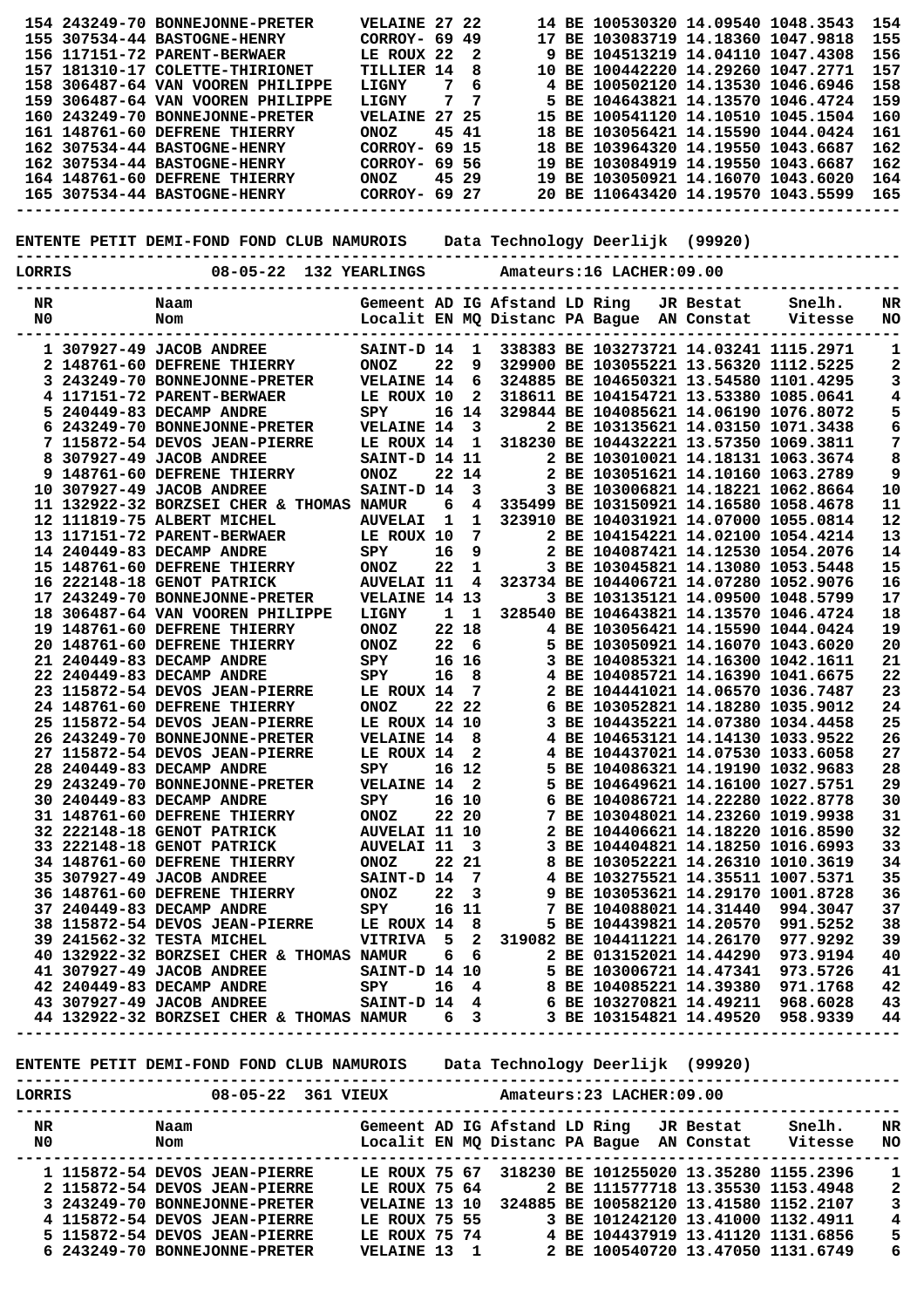|  | 7 307927-49 JACOB ANDREE                                                 | SAINT-D 12                     |                         | 5              |  | 338383 BE 101724920 14.00191 1126.7477                                  |                                        | 7        |
|--|--------------------------------------------------------------------------|--------------------------------|-------------------------|----------------|--|-------------------------------------------------------------------------|----------------------------------------|----------|
|  | 8 132922-32 BORZSEI CHER & THOMAS NAMUR                                  |                                | 12                      | 1              |  | 335499 BE 100234320 13.57520 1126.3395                                  |                                        | 8        |
|  | 9 115872-54 DEVOS JEAN-PIERRE                                            | LE ROUX 75 31                  |                         |                |  | 5 BE 104441619 13.43000 1124.4876                                       |                                        | 9        |
|  | 10 115872-54 DEVOS JEAN-PIERRE                                           | LE ROUX 75 62                  |                         |                |  | 6 BE 101243620 13.43050 1124.1566                                       |                                        | 10       |
|  | 11 115872-54 DEVOS JEAN-PIERRE                                           | LE ROUX 75                     |                         | 1              |  | 7 BE 101249420 13.43150 1123.4951                                       |                                        | 11       |
|  | 12 243249-70 BONNEJONNE-PRETER                                           | <b>VELAINE 13</b>              |                         | 7              |  | 3 BE 100530520 13.49120 1123.3921                                       |                                        | 12       |
|  | 13 306487-64 VAN VOOREN PHILIPPE                                         | LIGNY                          | 6                       | 3              |  | 328540 BE 100502320 13.52460 1122.1906                                  |                                        | 13       |
|  | 14 115872-54 DEVOS JEAN-PIERRE                                           | LE ROUX 75 33                  |                         |                |  | 8 BE 101250020 13.43540 1120.9229                                       |                                        | 14       |
|  | 15 148761-60 DEFRENE THIERRY                                             | <b>ONOZ</b>                    | 23                      | 8              |  | 329900 BE 103102619 13.55100 1117.6736                                  |                                        | 15       |
|  | 16 181310-17 COLETTE-THIRIONET                                           | <b>TILLIER 14</b>              |                         | 4              |  | 345008 BE 103940219 14.09560 1113.1684                                  |                                        | 16       |
|  | 17 181310-17 COLETTE-THIRIONET                                           | TILLIER 14                     |                         | $\mathbf{2}$   |  | 2 BE 100320020 14.09580 1113.0487                                       |                                        | 17       |
|  | 18 307927-49 JACOB ANDREE                                                | <b>SAINT-D 12 11</b>           |                         |                |  | 2 BE 101724320 14.04051 1112.7908                                       |                                        | 18       |
|  | 19 243249-70 BONNEJONNE-PRETER                                           | <b>VELAINE 13</b>              |                         | 8              |  | 4 BE 100530920 13.52250 1111.0345                                       |                                        | 19       |
|  | 20 115872-54 DEVOS JEAN-PIERRE                                           | LE ROUX 75 20<br>LE ROUX 75    |                         |                |  | 9 BE 101241020 13.46370 1110.2983<br>10 BE 104430919 13.46420 1109.9756 |                                        | 20<br>21 |
|  | 21 115872-54 DEVOS JEAN-PIERRE<br>22 115872-54 DEVOS JEAN-PIERRE         | LE ROUX 75 18                  |                         | 2              |  | 11 BE 101251320 13.46540 1109.2018                                      |                                        | 22       |
|  | 23 115872-54 DEVOS JEAN-PIERRE                                           | LE ROUX 75 65                  |                         |                |  | 12 BE 111581618 13.47060 1108.4291                                      |                                        | 23       |
|  | 24 114332-66 MEURANT ROBERT                                              | CLERMON 12                     |                         | 2              |  | 294414 BE 112772519 13.25470 1107.7218                                  |                                        | 24       |
|  | 25 243249-70 BONNEJONNE-PRETER                                           | <b>VELAINE 13</b>              |                         | $\mathbf{2}$   |  | 5 BE 100541020 13.53190 1107.6254                                       |                                        | 25       |
|  | 26 115872-54 DEVOS JEAN-PIERRE                                           | LE ROUX 75 11                  |                         |                |  | 13 BE 101244520 13.47220 1107.4005                                      |                                        | 26       |
|  | 27 307927-49 JACOB ANDREE                                                | SAINT-D 12                     |                         | 1              |  | 3 BE 101722120 14.05361 1107.2682                                       |                                        | 27       |
|  | 28 115872-54 DEVOS JEAN-PIERRE                                           | LE ROUX 75 52                  |                         |                |  | 14 BE 101246720 13.47450 1105.9253                                      |                                        | 28       |
|  | 29 115872-54 DEVOS JEAN-PIERRE                                           | LE ROUX 75 32                  |                         |                |  | 15 BE 101240520 13.47480 1105.7331                                      |                                        | 29       |
|  | 29 115872-54 DEVOS JEAN-PIERRE                                           | LE ROUX 75 57                  |                         |                |  | 16 BE 101247120 13.47480 1105.7331                                      |                                        | 29       |
|  | 31 148761-60 DEFRENE THIERRY                                             | <b>ONOZ</b>                    |                         | 23 13          |  | 2 BE 100013120 13.58280 1105.3161                                       |                                        | 31       |
|  | 32 115872-54 DEVOS JEAN-PIERRE                                           | LE ROUX 75                     |                         | 3              |  | 17 BE 114416117 13.47580 1105.0932                                      |                                        | 32       |
|  | 33 148761-60 DEFRENE THIERRY                                             | <b>ONOZ</b>                    | 23                      | 5              |  | 3 BE 103100219 13.58330 1105.0075                                       |                                        | 33       |
|  | 34 168525-36 MERCIER JULES                                               | <b>AUVELAI</b>                 | $\overline{4}$          | 3              |  | 323550 BE 116144316 13.53250 1102.6981                                  |                                        | 34       |
|  | 35 243249-70 BONNEJONNE-PRETER                                           | VELAINE 13 13                  |                         |                |  | 6 BE 100541520 13.54480 1102.0522                                       |                                        | 35       |
|  | 36 243249-70 BONNEJONNE-PRETER                                           | <b>VELAINE 13</b>              |                         | 3              |  |                                                                         | 7 BE 100583420 13.54510 1101.8654      | 36       |
|  | 37 240449-83 DECAMP ANDRE                                                | SPY                            |                         | 11 10          |  | 329844 BE 101540518 13.59340 1101.0704                                  |                                        | 37       |
|  | 38 307927-49 JACOB ANDREE                                                | SAINT-D 12                     |                         | - 8            |  | 4 BE 101722320 14.07351 1100.1284                                       |                                        | 38       |
|  | 39 181310-17 COLETTE-THIRIONET                                           | <b>TILLIER 14 10</b>           |                         |                |  | 3 BE 100318220 14.13480 1099.4519                                       |                                        | 39       |
|  | 40 308876-28 LADRIERE JEAN FRANCOI MAZY                                  |                                | 6                       | 2              |  | 331780 BE 100577520 14.02050 1098.3062                                  |                                        | 40       |
|  | 41 148761-60 DEFRENE THIERRY                                             | <b>ONOZ</b>                    | 23                      | 3              |  | 4 BE 103106619 14.00490 1096.6813                                       |                                        | 41       |
|  | 42 307534-44 BASTOGNE-HENRY                                              | CORROY- 69 29                  |                         |                |  | 333887 BE 103950920 14.04470 1095.4897                                  |                                        | 42       |
|  | 43 307534-44 BASTOGNE-HENRY                                              | CORROY- 69 16                  |                         |                |  | 2 BE 103963420 14.04500 1095.3100                                       |                                        | 43       |
|  | 44 111819-75 ALBERT MICHEL                                               | <b>AUVELAI 11</b>              |                         | $\mathbf{2}$   |  | 323910 BE 104053019 13.55530 1094.7220                                  |                                        | 44       |
|  | 45 307534-44 BASTOGNE-HENRY                                              | CORROY- 69 17                  |                         |                |  | 3 BE 103093919 14.05110 1094.0538                                       |                                        | 45       |
|  | 46 243249-70 BONNEJONNE-PRETER                                           | <b>VELAINE 13</b>              |                         | 4              |  | 8 BE 100583120 13.57040 1093.6434                                       |                                        | 46       |
|  | 47 115872-54 DEVOS JEAN-PIERRE                                           | LE ROUX 75 30                  |                         |                |  | 18 BE 104444719 13.51160 1092.5727                                      |                                        | 47       |
|  | 48 148761-60 DEFRENE THIERRY                                             | <b>ONOZ</b>                    |                         | 23 22          |  | 5 BE 114999717 14.01580 1092.5047                                       |                                        | 48       |
|  | 49 115872-54 DEVOS JEAN-PIERRE                                           | LE ROUX 75 38                  |                         |                |  | 19 BE 101245220 13.51210 1092.2602                                      |                                        | 49       |
|  | 50 307534-44 BASTOGNE-HENRY                                              | CORROY- 69 63                  |                         |                |  | 4 BE 103954020 14.05550 1091.4312                                       |                                        | 50       |
|  | 51 148761-60 DEFRENE THIERRY                                             | ONOZ                           |                         | 23 19          |  | 6 BE 103103019 14.02170 1091.3602                                       |                                        | 51       |
|  | 52 240449-83 DECAMP ANDRE                                                | SPY                            |                         | 11 7           |  | 2 BE 101542120 14.02360 1090.0330                                       |                                        | 52       |
|  | 53 132922-32 BORZSEI CHER & THOMAS NAMUR                                 |                                |                         | $12 \quad 3$   |  |                                                                         | 2 BE 103729119 14.07540 1089.6362      | 53       |
|  | 54 148761-60 DEFRENE THIERRY<br>55 132922-32 BORZSEI CHER & THOMAS NAMUR | ONOZ                           |                         | 23 15<br>12 11 |  | 7 BE 100009420 14.03170 1087.7617<br>3 BE 100238020 14.09010 1085.6987  |                                        | 54<br>55 |
|  |                                                                          |                                |                         |                |  |                                                                         |                                        |          |
|  |                                                                          |                                |                         |                |  |                                                                         |                                        |          |
|  | 56 115872-54 DEVOS JEAN-PIERRE                                           | LE ROUX 75 42                  |                         |                |  |                                                                         | 20 BE 101251720 13.53130 1085.3067     | 56       |
|  | 57 307534-44 BASTOGNE-HENRY                                              | CORROY- 69 20                  |                         |                |  |                                                                         | 5 BE 103085419 14.07410 1085.1644      | 57       |
|  | 58 307534-44 BASTOGNE-HENRY                                              | CORROY- 69 25                  |                         |                |  | 6 BE 103086419 14.07440 1084.9881                                       |                                        | 58       |
|  | 59 181310-17 COLETTE-THIRIONET                                           | TILLIER 14 5                   |                         |                |  | 4 BE 100311020 14.18110 1084.3057                                       |                                        | 59       |
|  | 60 117151-72 PARENT-BERWAER                                              | LE ROUX 12                     |                         | 9              |  |                                                                         | 318611 BE 104514119 13.54180 1082.6062 | 60       |
|  | 61 148761-60 DEFRENE THIERRY                                             | <b>ONOZ</b>                    |                         | 23 16          |  | 8 BE 114011817 14.05020 1081.5211                                       |                                        | 61       |
|  | 62 115872-54 DEVOS JEAN-PIERRE                                           | LE ROUX 75 29                  |                         |                |  | 21 BE 111578818 13.54280 1080.6996                                      |                                        | 62       |
|  | 63 115872-54 DEVOS JEAN-PIERRE                                           | LE ROUX 75 46                  |                         |                |  |                                                                         | 22 BE 101248220 13.54300 1080.5772     | 63       |
|  | 64 181310-17 COLETTE-THIRIONET<br>65 115872-54 DEVOS JEAN-PIERRE         | TILLIER 14 6<br>LE ROUX 75 71  |                         |                |  | 5 BE 100320120 14.19180 1080.5136                                       |                                        | 64<br>65 |
|  | 66 132922-32 BORZSEI CHER & THOMAS NAMUR                                 |                                |                         | 12 10          |  | 23 BE 104436419 13.54320 1080.4550<br>4 BE 100231820 14.11090 1078.2549 |                                        |          |
|  | 67 307534-44 BASTOGNE-HENRY                                              | $CORROY - 69 6$                |                         |                |  |                                                                         |                                        | 66<br>67 |
|  | 68 307534-44 BASTOGNE-HENRY                                              | CORROY- 69 34                  |                         |                |  | 7 BE 103953320 14.09430 1078.0401                                       | 8 BE 114830217 14.09480 1077.7502      | 68       |
|  | 69 307534-44 BASTOGNE-HENRY                                              | $CORROY - 69 8$                |                         |                |  |                                                                         | 9 BE 103953120 14.09490 1077.6922      | 69       |
|  | 70 307534-44 BASTOGNE-HENRY                                              | CORROY- 69 68                  |                         |                |  | 10 BE 103087719 14.09580 1077.1707                                      |                                        | 70       |
|  | 71 181310-17 COLETTE-THIRIONET                                           | <b>TILLIER 14</b>              |                         | $\mathbf{1}$   |  | 6 BE 100314420 14.20270 1076.6360                                       |                                        | 71       |
|  | 72 115872-54 DEVOS JEAN-PIERRE                                           | LE ROUX 75 10                  |                         |                |  | 24 BE 101243820 13.55380 1076.4348                                      |                                        | 72       |
|  | 72 115872-54 DEVOS JEAN-PIERRE                                           | LE ROUX 75 72                  |                         |                |  | 25 BE 104443819 13.55380 1076.4348                                      |                                        | 72       |
|  | 74 307927-49 JACOB ANDREE                                                | SAINT-D 12                     |                         | 3              |  |                                                                         | 5 BE 103022919 14.14221 1076.3902      | 74       |
|  | 75 307927-49 JACOB ANDREE                                                | SAINT-D 12                     |                         | 4              |  | 6 BE 101722420 14.14521 1074.6810                                       |                                        | 75       |
|  | 76 168525-36 MERCIER JULES                                               | <b>AUVELAI</b>                 | $\overline{\mathbf{4}}$ | 2              |  | 2 BE 104465619 14.01040 1074.6789                                       |                                        | 76       |
|  | 77 300044-23 BALEAU JEAN JACQUES                                         | MOIGNEL 14 8                   |                         |                |  | 322320 BE 104071619 13.59560 1074.6388                                  |                                        | 77       |
|  | 78 115872-54 DEVOS JEAN-PIERRE                                           | LE ROUX 75 39                  |                         |                |  |                                                                         | 26 BE 115517719 13.56080 1074.6173     | 78       |
|  | 79 115872-54 DEVOS JEAN-PIERRE                                           | LE ROUX 75 13                  |                         |                |  | 27 BE 111579318 13.56200 1073.8920                                      |                                        | 79       |
|  | 80 114332-66 MEURANT ROBERT                                              | CLERMON 12                     |                         | $\overline{7}$ |  | 2 BE 110278120 13.34120 1073.7199                                       |                                        | 80       |
|  | 81 115872-54 DEVOS JEAN-PIERRE                                           | LE ROUX 75 48                  |                         |                |  | 28 00 101251820 13.56250 1073.5901                                      |                                        | 81       |
|  | 82 111819-75 ALBERT MICHEL                                               | <b>AUVELAI 11</b>              |                         | 7              |  | 2 BE 101516620 14.01470 1073.3197                                       |                                        | 82       |
|  | 82 111819-75 ALBERT MICHEL                                               | <b>AUVELAI 11</b>              |                         | 8              |  | 3 BE 104050419 14.01470 1073.3197                                       |                                        | 82       |
|  | 84 243249-70 BONNEJONNE-PRETER                                           | <b>VELAINE 13</b>              |                         | - 5            |  | 9 BE 100540120 14.02530 1072.6407                                       |                                        | 84       |
|  | 85 115872-54 DEVOS JEAN-PIERRE<br>86 117151-72 PARENT-BERWAER            | LE ROUX 75 66<br>LE ROUX 12 10 |                         |                |  | 29 BE 101251920 13.57070 1071.0608<br>2 BE 104512819 13.57340 1070.7214 |                                        | 85<br>86 |